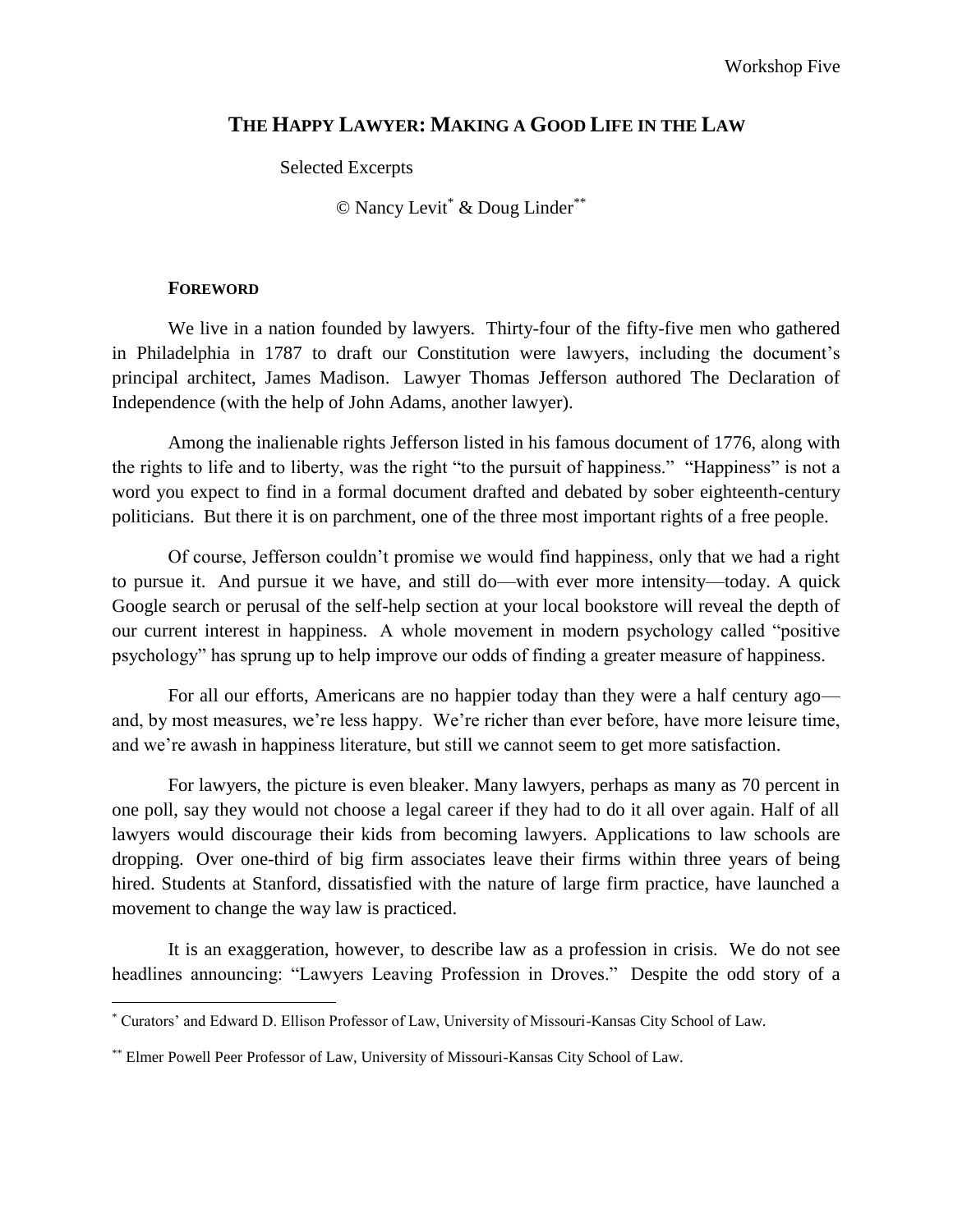lawyer leaving practice to start a vineyard or become a hot air balloonist, most in the practice say they intend to stick it out. Moreover, many say they are at least reasonably happy, even while admitting they'd like to be more so.

The story of the emotional state of American lawyers today is complicated and nuanced. Lawyers are smart people; they expect complications and appreciate nuance. They didn't become lawyers because they woke up one day and said, "By God, I love the law!" Many became lawyers because as college seniors they simply wanted to keep their options open and law school seemed a better place to do that than, say, dental school. Moreover, it might well be that the sort of person best suited to the practice of law is more likely to have a personality type somewhat prone to unhappiness. In law, unlike many jobs, it often helps to be the anxious, pessimistic person who worries about all the things that can go wrong if a contract isn't written just so. If lawyers are slightly unhappier than the typical American, it may be because unhappy people are more likely to become lawyers rather than that the practice of law has made them unhappy.

Sorting out this complex story is one of the goals of this book. But we don't intend to stop there. Fully recognizing the limits of self-help, we will nonetheless offer "a happiness toolbox" that we believe will lead to at least a modest happiness boost for lawyers that follow our suggestions. There are multiple paths to happiness, and a tool that works well for you might not for the lawyer in the next-door office. We also will offer tips for law firms and law schools that wish to improve levels of satisfaction in the practice. Along the way, we'll share stories of both unhappy lawyers and happy lawyers, learning what we can from the insights they've garnered along their diverse professional trails.

In addition to the explosion of new research on happiness, the practice of law has changed in a way that makes the career satisfaction much more relevant both to law schools and law firms than used to be the case. Law schools that previously told entering students, "Look to your left and look to your right; one of the three of you won't be here at the end of the year" now have a stake in convincing prospective students that they can best help them achieve that satisfying law career they're looking for—and this generation of students, more than any previous generation, ranks life satisfaction highest among their goals. Law firms also have a growing interest in making associates happy. The old system that welcomed many to the firm and retained few (the "up or out" system) has given way to a process that places a premium on careful selection and retention. Firms have come to recognize the high costs of associate attrition. They see that demoralization among associates affects the quality of their work product and their bottom line.

Of course, as wise people have told us, happiness isn't everything. It's a very important thing, but so are some other values. There is even something to be said for melancholy—and we will say it. Without unhappiness from time to time, would happiness lose its meaning? Would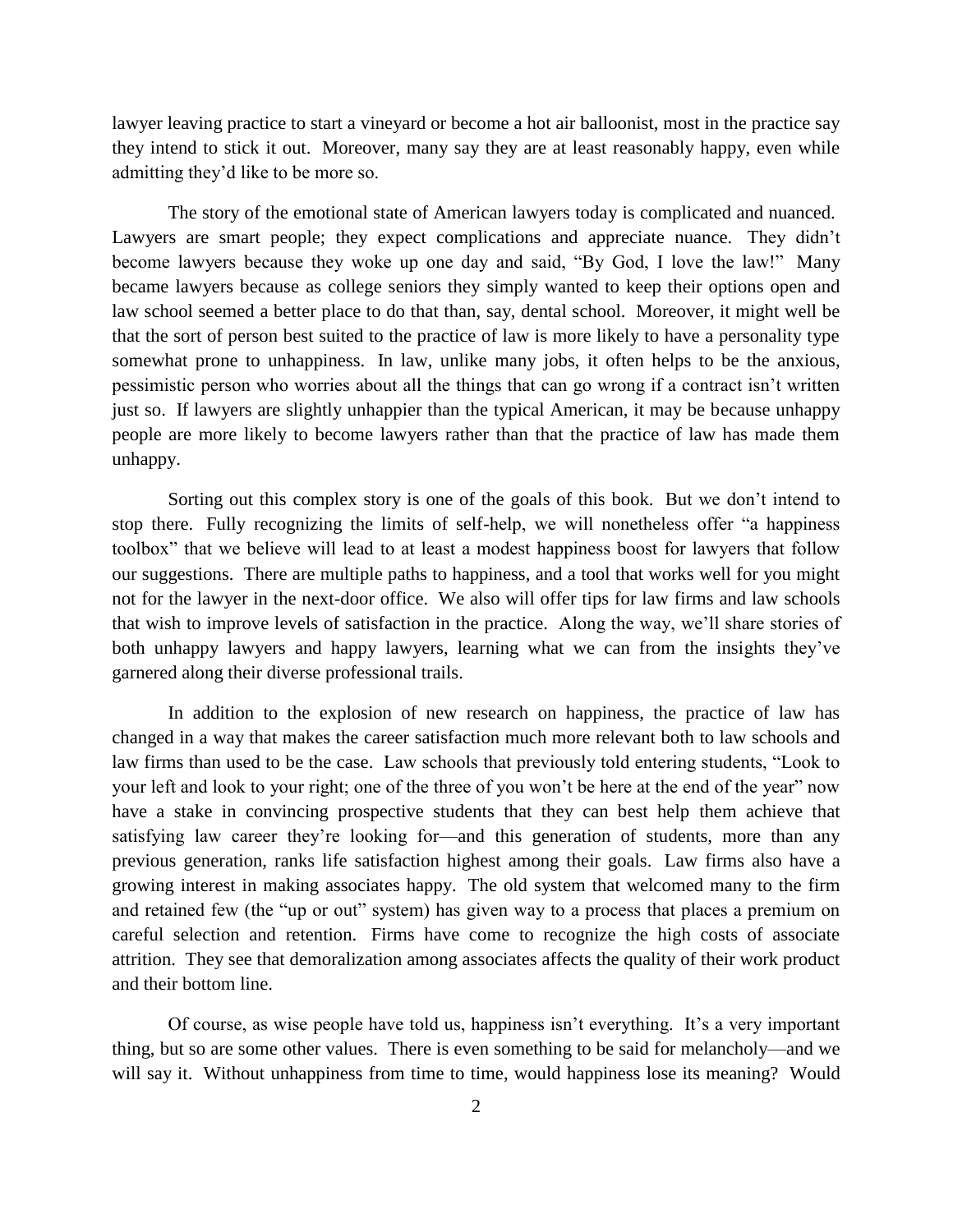society lose an important source of creative inspiration and would we lose a springboard to personal growth? We'll explore those questions.

Mainly, though, this is a book about happiness. We cannot offer any promises—lawyers, of all people, should understand that—but it is our hope that the words that follow will help make your life as a lawyer at least a little bit better.

## **CHAPTER 1. ARE LAWYERS HAPPY?**

At the Hogwarts of J. K. Rowling's imagination, the Sorting Hat magically assesses the character and talents of first-year students and assigns them to the house—Hufflepuff, Ravenclaw, Slytherin, or Gryffindor—that best matches their individual strengths. Every student ends up where he or she belongs and stands the best chance of thriving.

In the muggle world—our world—there is no Sorting Hat. Choosing a career path requires doing our own assessments of our abilities, interests, and desires. Every year some 48,000 Americans perform that assessment, however imperfectly, and set down a path that they hope will lead to a satisfying career of practicing law. The fact that so many of them, perhaps 20,000 or so, will end up disappointed has many, varied causes. Some of the disappointed were never meant to be lawyers, their talents and passions pointing elsewhere— perhaps in the direction of winemaking, printmaking, or teaching.

Other unsatisfied lawyers embarked on their careers with unrealistic expectations about law practice. They considered themselves the best and the brightest, excelling in college and graduating from top law schools, and they believed their hard work entitled them to fulfilling and happy careers. High expectations and feelings of entitlement to great jobs might account for the higher levels of dissatisfaction among graduates of the nation's highest-ranked schools compared to those lower on the pecking order. People who go into sanitation work do not expect to be made deliriously happy by their jobs. . . .When reality fails to match high expectations, however, as it probably does for many lawyers, the result can be a gnawing sense that a better career choice could have been made.

Finally, one other point should be made about the surveys that place lawyers somewhere in the middle of the career satisfaction continuum. What it means to be, say, "fairly satisfied" with a job might mean very different things to different types of lawyers. For the trial lawyer, whose career is marked with the emotional peaks and valleys that result from our adversarial process, "fairly satisfied" might in fact reflect a perceived ratio of quite high highs and quite low lows. Trial work is a "high amplitude" career. On the other hand, a "fairly satisfied" transactional lawyer might be one who finds modest pleasures in the daily practice of law but keeps wishing for a bit more of an emotional charge. One person's "fairly happy" is not the same as another person's "fairly happy." . . .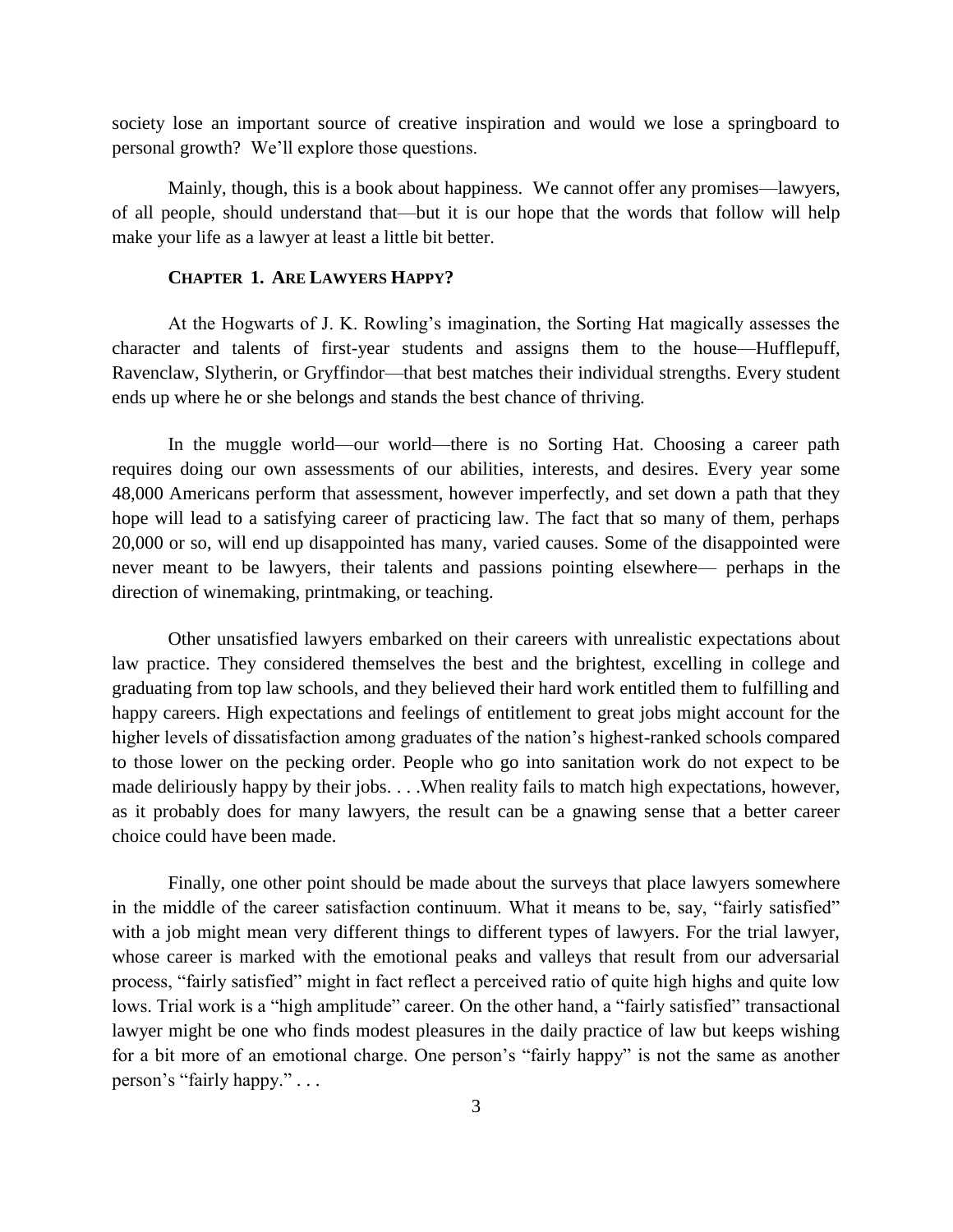## **CHAPTER 2. HAPPINESS: A PRIMER**

#### *Circumstances: The 10 Percent Determinant of Happiness Levels*

When asked to imagine a happy person, most people immediately put that person in fortunate circumstances. They imagine a person cruising around the Mediterranean on a yacht with her lover. They picture a fabulously wealthy person with power and fame to spare. Always, the persons imagined are healthy, good-looking, and well-short of old age. The reality of happy people is much different. . . .

What is most surprising, however, is how little circumstances affect happiness at all. Millionaires are not much happier than middle-income folks. People in their twenties are no happier than people in their sixties. Men are about as happy as women, although women have a wider emotional range. Achieving fame barely moves the happiness register. In general, circumstances as a whole account for only about 10 percent of the difference in happiness levels. Nor is well-being significantly affected by where you live in the United States. When the Centers for Disease Control (CDC) asked 1.3 million Americans between 2005 and 2008, "In general, how satisfied are you with your life?," it turned out that residents in the happiest and least happy states differed by only one-tenth of a point on a 4-point happiness scale. Nonetheless, the CDC study provided plenty of fodder for researchers who offered their interpretations of the tiny differences. While the data suggested that residents of western states are, on the whole, slightly happier than residents of other states (the merriest five, in order, were Utah, Hawaii, Wyoming, Colorado, and Minnesota), when two researchers controlled for factors such as income, marital status, and age, they found that residents of southern states came out on top. In their study reported in the December 2009 issue of *Science* online, economists Andrew J. Oswald of the University of Warwick and Stephen Wu of Hamilton College in New York concluded that the states that made people happiest were actually (generally poorer) southern states, with Louisiana, Hawaii, Florida, Tennessee, and Arizona ranking best using their methodology. . . . Typically, the media overplays rankings of these sorts and readers are rarely informed as to how very modest the state-by-state differences actually are.

Nonetheless, there are a few circumstances that account for significant differences in reported levels of happiness. One of these is belonging to a church. People who describe themselves as "very religious" or "religious" are happier than those who don't. Why religious people are happier than their more secular brethren is somewhat of an open question. . . . Interestingly, Ruut Veenhoven, director of the World Database of Happiness, reports that hedonists appear to be somewhat happier than nonhedonists. What this says about the higher levels of happiness reported by churchgoers is not clear. At the very least Veenhoven's finding suggests abstinence is not the answer to everything.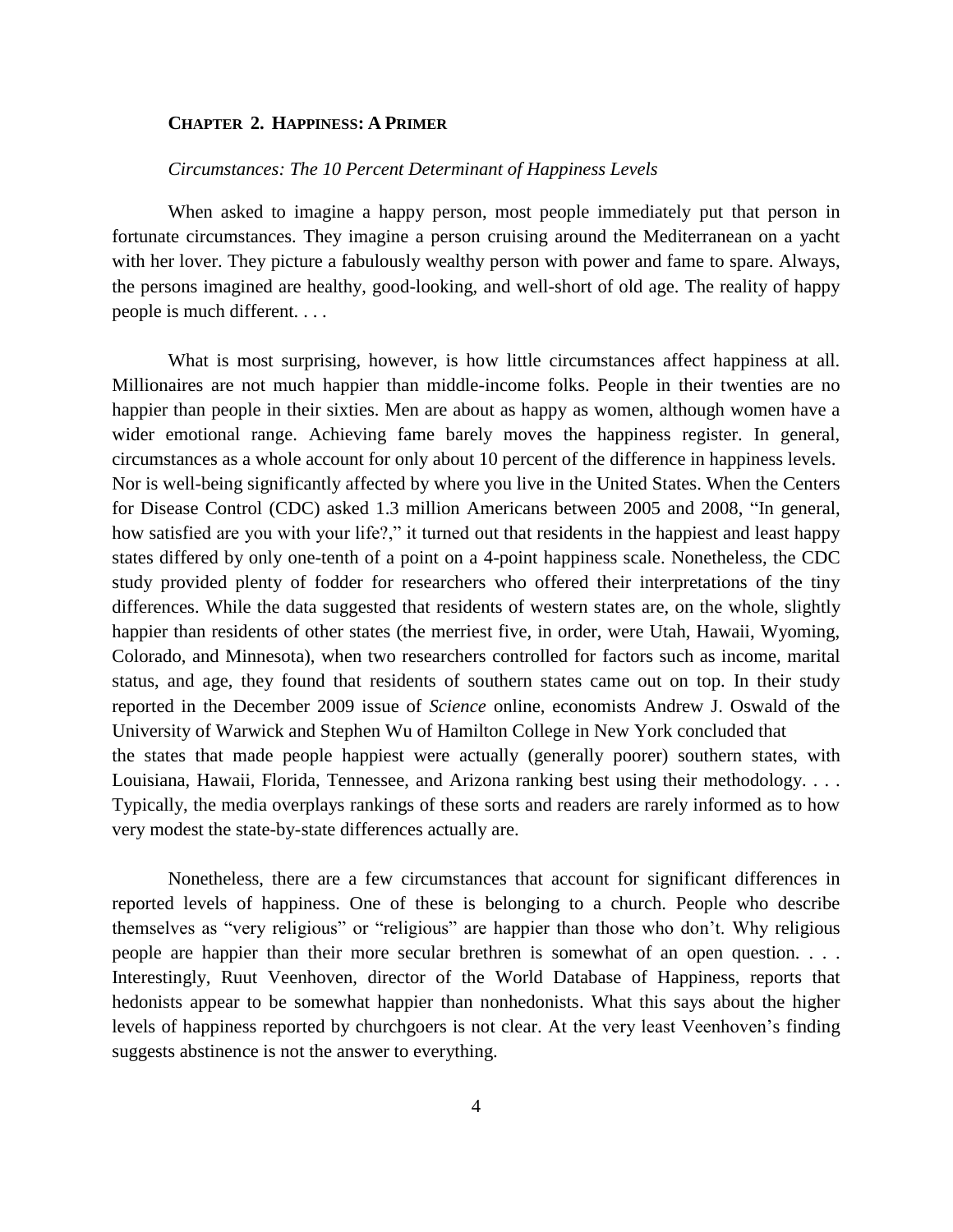Enjoying a number of close relationships also makes people happier. This is one of those happiness determinants with both a circumstantial and intentional aspect to it, so it's hard to know exactly how to categorize it. We are social animals and interaction with others usually (we all have personal knowledge of many exceptions) makes us happy. Measured on a 5-point scale, with 5 being ecstatically happy, people report average happiness levels of 3.7 when they are interacting with friends, 3.3 to 3.4 when they are interacting with spouses or children, and 2.8 at times when they are interacting with clients or co-workers. By comparison, hanging out alone produces an average happiness rating of 2.7, although that's still better than time with the boss, which comes in at only  $2.4. \ldots$ 

Wealth is the most overrated of all factors in people's guesses as to what will improve their happiness. Asked what single thing would be most likely to make them happier, a majority of Americans answer "more money." Almost three-quarters of college freshmen in a recent survey said it was important to be "very well off financially." Harvard University psychology professor Daniel Gilbert sums up the situation this way: " '[W]e think money will bring lots of happiness for a long time, and it actually brings a little happiness for a short time.' " . . .

## **CHAPTER 3. WHAT MAKES LAWYERS HAPPY AND UNHAPPY**

Jobs that align with values and involve helping others are those that rated at the very top of the NORC study. Following right behind the clergy in job satisfaction were physical therapists, firefighters, and education administrators (deans, principals, and school superintendents). Teachers came in sixth on the list, in-between two jobs offering bushel baskets of opportunities for creativity and personal control, artists and authors. On the other hand, at the bottom of the list, just above roofers in reporting low levels of job satisfaction, were waiters, bartenders, packagers, and stock handlers. None of these jobs, with the possible exception of bartending, provides creative challenges or offers workers an opportunity to express their personal values through their work.

Given what the survey suggests about the most and least satisfying jobs, it should come as no surprise that lawyers rank slightly above the middle of the pack in terms of job satisfaction. Lawyers, with 52.4 percent reporting themselves "very satisfied," are below doctors (57.9 percent satisfied) and in-between occupations such as editors (52.9 percent satisfied) and accountants (49.7 percent satisfied). The jobs that fall between the extremes of satisfaction and dissatisfaction, including the practice of law, are those that score well on some characteristics of satisfying jobs (say, providing challenge), not so well on others (say, allowing control), and inbetween on still others (say, opportunities for interaction or alignment of work with values).

Lawyers report so-so satisfaction with their careers despite the fact that law is a high paying and prestigious job. Those qualities don't matter very much in terms of job satisfaction. It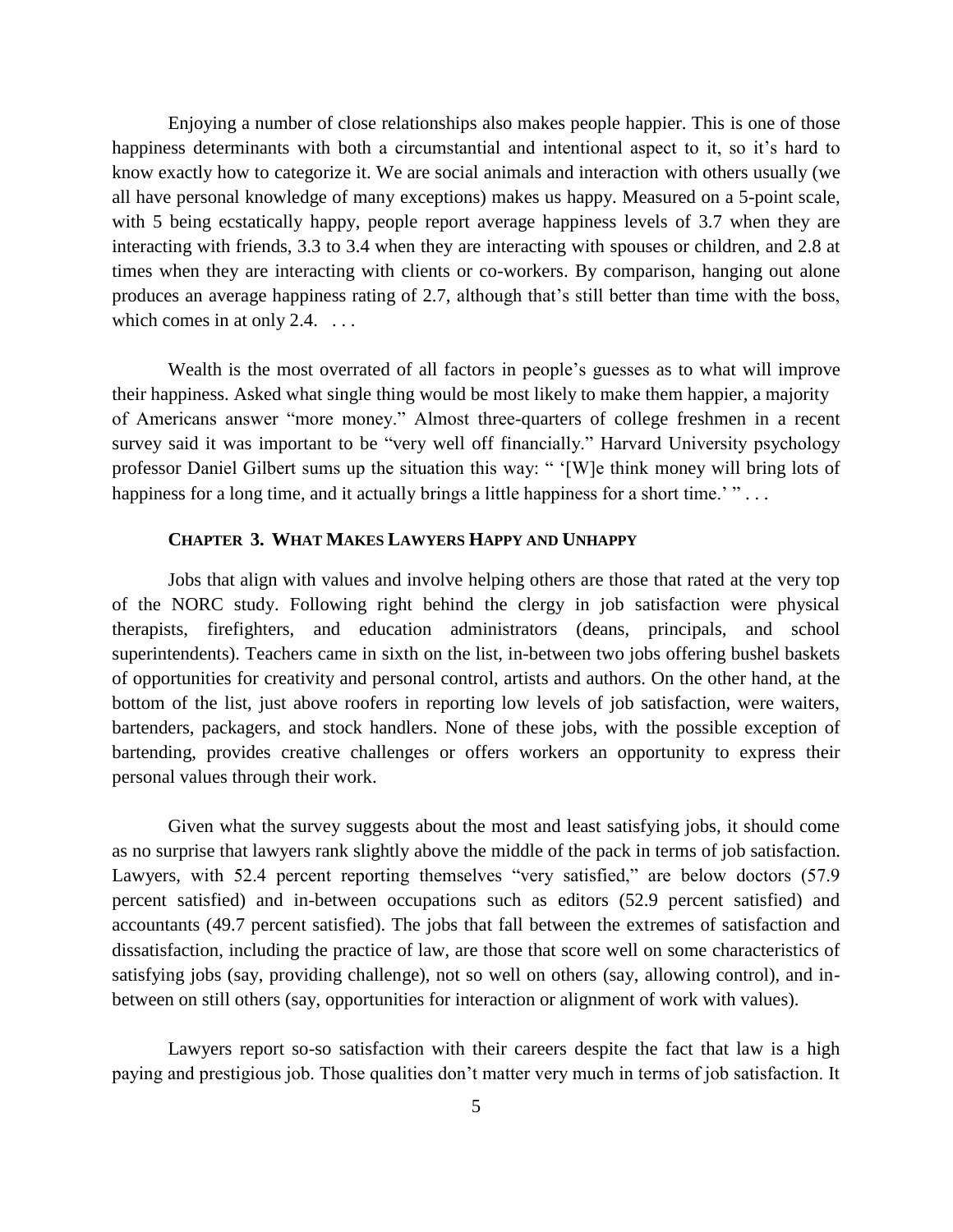is also a helping profession, and that is generally a positive indicator of happiness, except that, unlike clergy, lawyers don't see clients at their happiest moments. An American Bar Association (ABA) study of how the practice of law matched the expectations that lawyers had when they entered the field is revealing. The study showed that the "intellectual challenge" of law practice was by far the aspect of practice that most closely matched expectations. . . . Compare that to what seems to be the great disappointment of lawyers, the failure of their job to contribute as much to the public good as they expected.

Depending on an attorney's specific job—small firm practitioner in a cultivated niche, inhouse counsel with a template of corporate rules, or large firm associate—the attorney will have more or less control. But there are many things lawyers can't control, chief among them other lawyers, deadlines, and billing. According to a 2007 ABA study, 69 percent of lawyer respondents saw "declining civility" in their profession, and 90 percent of lawyers in the largest firms found "competition between firms" increasing, possibly forcing firms to abandon more traditional professional models in favor of more efficient models (i.e., more emphasis on billable hours and client development). Especially telling is the fact that one-half of all lawyers now say that pressure to increase billable hours is a "very" or "somewhat" important reason that would make them consider leaving a firm. A desire to have more time to spend with friends and family ranks well above the concern to earn more money or to advance within the firm's hierarchy. . . .

#### **CHAPTER 4. THE HAPPINESS TOOLBOX**

. . . Studies with subjects ranging from college students to British civil servants to elderly nursing home residents consistently show that control is closely related to happiness.

When, for example, nursing home residents were put in control of watering and tending a plants, they reported higher levels of happiness (and, remarkably, *half* the death rate) compared to residents in a low-control group who were told that a staff person would take care of the plants. In another study, happiness levels among British civil servants turned out not to depend on their salary levels but on the degree to which the various jobs allowed them to exercise control. . . .

It is a fact of life that most lawyers do not have the same degree of control in their jobs as do people in many other occupations. A shop owner controls when the shop opens, what products are sold and for how much, how the products will be displayed, and who will do the selling. A football coach has control over what plays will be run, how long practice will be, and who will start at quarterback. An artist wakes up each morning free to create anything within his imagination. But a lawyer? As a lawyer, you pretty much do the work a client needs done, whether it's your idea of an interesting project or not. True, you might have control over what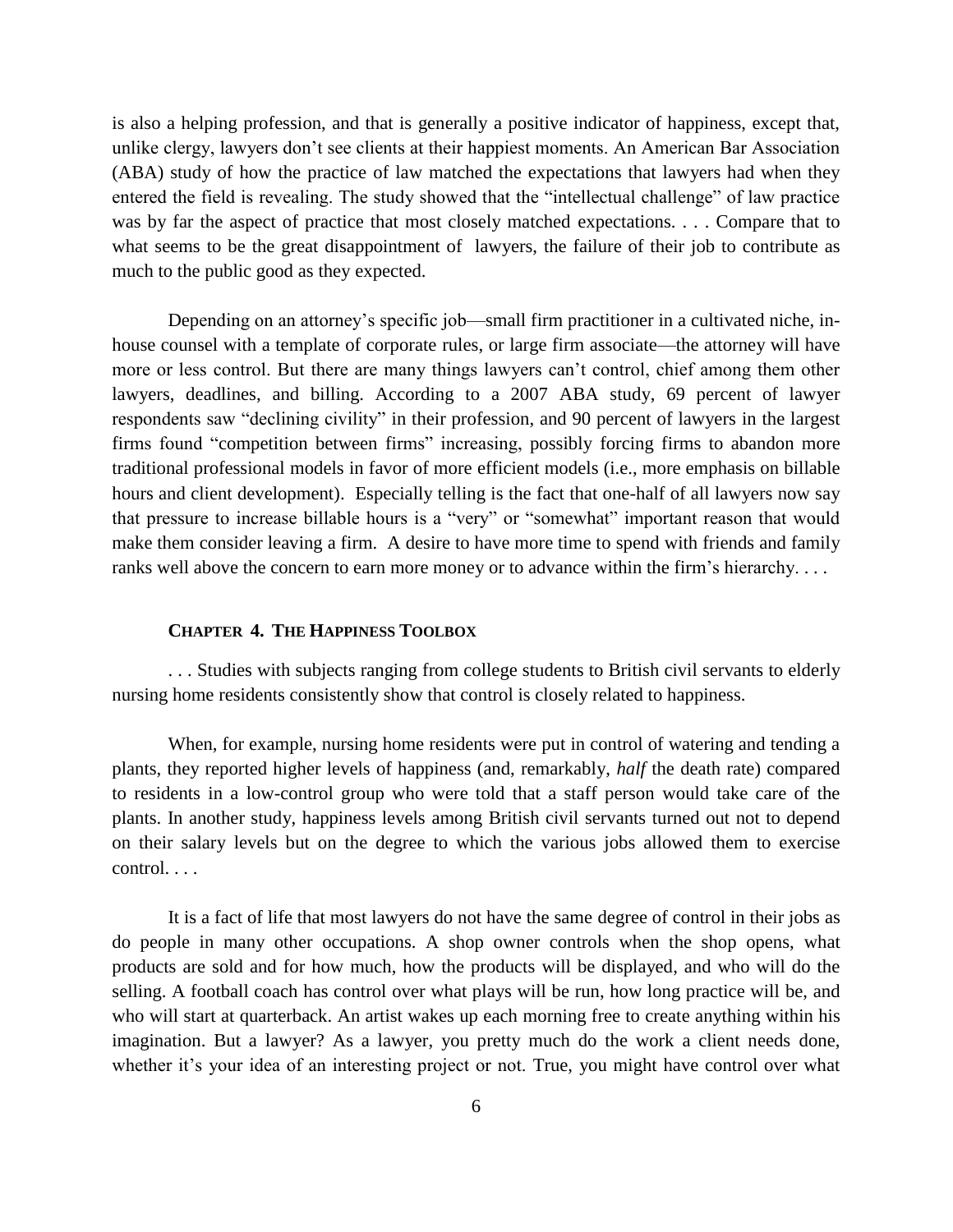arguments are made on a client's behalf or the exact form a contract will take—but compared to some other occupations, that control might not seem like much. This lack of control might well account for the fact that lawyers had the highest rates of major depressive orders among surveyed occupations. Researchers suggest that lack of control is linked to depression and noted that lawyers and secretaries (two of the three highest risk groups) had relatively little autonomy.

To understand what might be done to better our lives, given that control is not one of our occupation's selling points, it is helpful to recognize what brings on a feeling of control. The feeling comes only when a number of things combine in a job. Control, it turns out, has several aspects. . . .

#### **CHAPTER 5. PREPARING FOR A HAPPY CAREER: THE LAW SCHOOL YEARS**

. . .

## **CHAPTER 6: MAKING A HAPPIER LAW FIRM**

. . . . Richard Thaler and Cass Sunstein, in their important bestseller *Nudge: Improving Decisions About Health, Wealth, and Happiness*, demonstrate how the architecture of choice shapes public and private decision-making. Their insights could be used by a firm seeking to maximize lawyer choice while moving towards a better work-life balance and overall level of happiness within a firm. Thaler and Sunstein note, for example, that people derive roughly twice as much unhappiness from losing a certain amount of money than they derive happiness from winning the same amount. A \$50 loss causes the same value of negative feelings as a \$100 win causes positive feelings. Most people, in other words, are "loss averse." When people think about what they have lost, or what they didn't get that most people got, they are not happy campers. This would explain why most lawyers who are told "You can give up 20 percent of your pay in return for working proportionally fewer hours" might be unlikely to accept the offer, Instead, they will continue to grind away their unhappiness-producing 2,000 billable hours. However, if new hires are told, "We expect you to put in 1600 billable hours for \$X (an amount equal to, say, 20 percent less than what is paid those who produce 2,000), but you have the option of working 2,000 hours and receiving a *bonus* (an amount that would bring pay up to the level currently paid for meeting the 2,000-hour expectation)," a much higher number of recruits might opt for the reduced pay and reduced hours, thus improving the overall psychological health of the firm. Why? Because the reduced hours for reduced pay, having become the default option, no longer is associated in the new lawyer's mind with "a loss." . . .